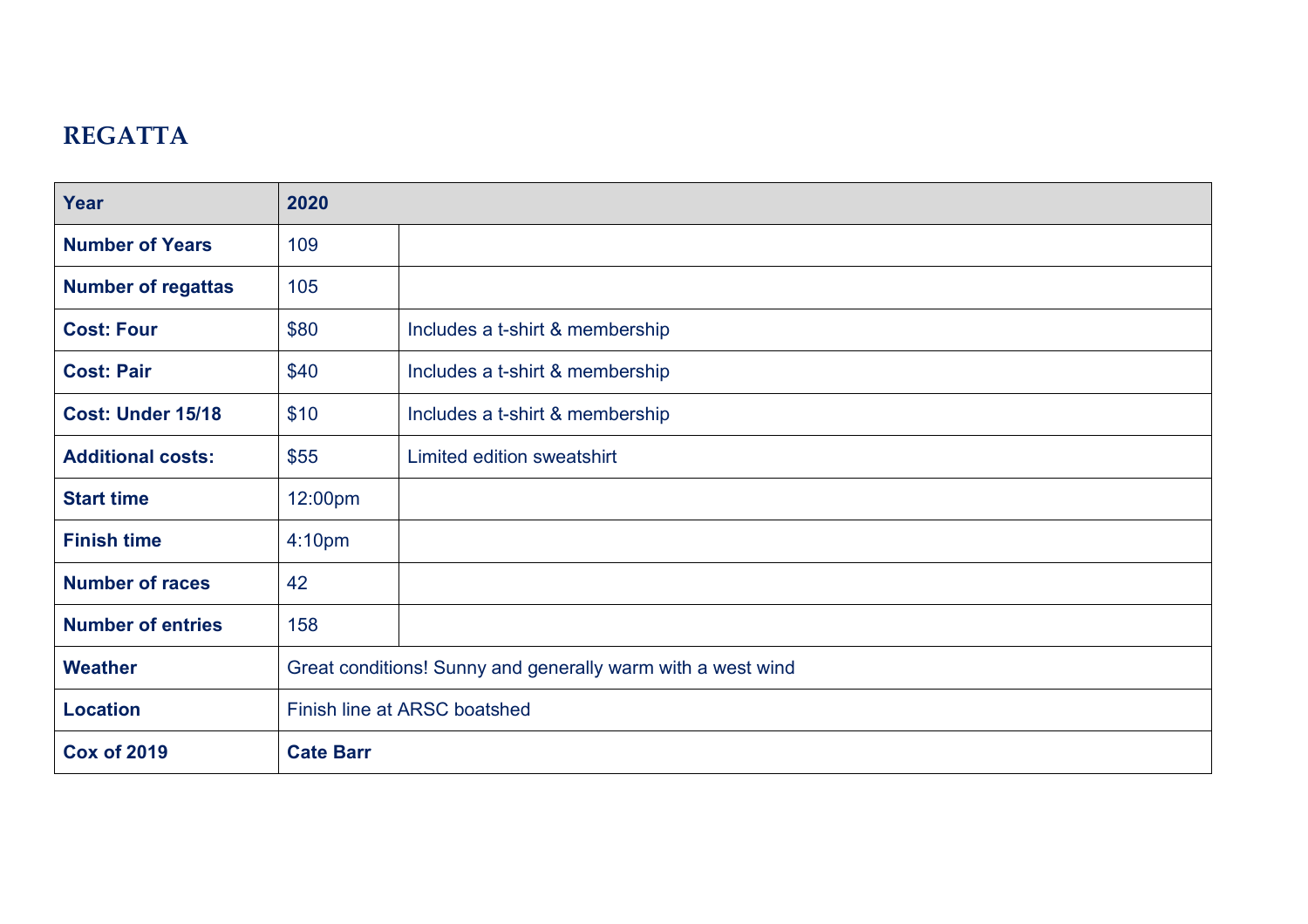## **RESULTS**

| <b>Race</b>          | <b>Crew name</b>      | <b>Rowers</b>                         | <b>DEF</b> | <b>Crew name</b>  | <b>Rowers</b>                                 |
|----------------------|-----------------------|---------------------------------------|------------|-------------------|-----------------------------------------------|
| <b>Men's Fours</b>   |                       |                                       |            |                   |                                               |
| 1 <sup>st</sup> heat | <b>Bellbrae Super</b> |                                       | <b>DEF</b> | <b>River Rats</b> | C.Sallabank, C.Sorrell, C.Sallabank, A.Leviny |
|                      | <b>Express</b>        |                                       |            |                   |                                               |
| $2^{nd}$ heat        | <b>Bon Air</b>        | J.McKenzie, A.Murchie, A.McDonald,    | <b>DEF</b> | 20 Year Dream     | D.Byrne, T.Diamond, G.Clarke, J.Wilson        |
|                      |                       | A. Wilcox                             |            |                   |                                               |
| <b>FINAL</b>         | <b>Bellbrae</b>       | X.Hall-Sullivan (str), N.Houtsma (3), | <b>DEF</b> | <b>Bon Air</b>    |                                               |
|                      | <b>Super</b>          | J.McCombe (2), J.Anderson (bow),      |            |                   |                                               |
|                      | <b>Express</b>        | <b>S.Loemker (cox)</b>                |            |                   |                                               |
| <b>Men's Pairs</b>   |                       |                                       |            |                   |                                               |
| 1 <sup>st</sup> heat |                       | X.Hall-Sullivan, J.Anderson           | <b>DEF</b> |                   | R.Sammells, M.Meyer                           |
| $2nd$ heat           |                       | D.Andrews, R.Woodard                  | <b>DEF</b> |                   | H.Wilcox, A.Wilcox                            |
| $3rd$ heat           |                       | J.McCombe, B.Kerr                     | <b>DEF</b> |                   | A.Headarati, Z.Ramezani                       |
| 1 <sup>st</sup>      |                       | D.Andrews, R.Woodard                  | <b>DEF</b> |                   | X.Hall-Sullivan, J.Anderson                   |
| Elimination          |                       |                                       |            |                   |                                               |
| Final                |                       |                                       |            |                   |                                               |
| <b>FINAL</b>         |                       | D.Andrews (str), R.Woodard (bow),     | <b>DEF</b> |                   | J.McCombe, B.Kerr                             |
|                      |                       | A.Cafasso (cox)                       |            |                   |                                               |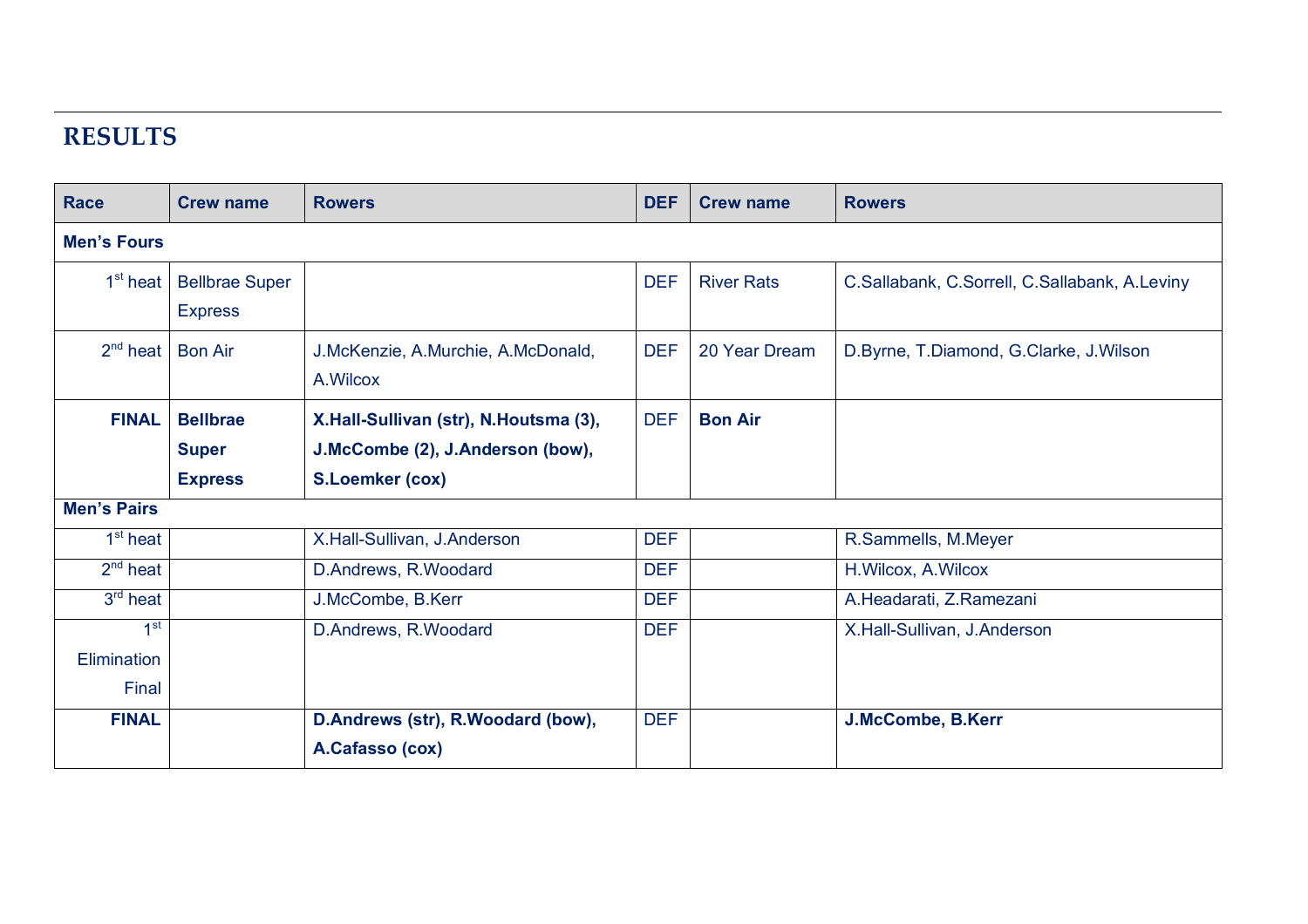| <b>Ladies' Fours</b>         |                      |                                             |            |                     |                                           |
|------------------------------|----------------------|---------------------------------------------|------------|---------------------|-------------------------------------------|
| $\overline{1}^{\rm st}$ heat | <b>Speedy Snails</b> |                                             | <b>DEF</b> | Yarra-ettes         | L.Bates, L.Tosto, M.Kinkead, A.Hallahan   |
| $2nd$ heat                   | <b>Yarra Yaks</b>    | S.Lewis, J.Jackson, T.Jones, J.Barr         | <b>DEF</b> | In Time             | T.Brehaut, I.Brehaut, M.Madar, E.Brehaut  |
| $3rd$ heat                   | Oarsome              | J. Wilcox, J. Wilcox, T. Rivers, J. Barrett | <b>DEF</b> | <b>Espresso</b>     | J.Horne, K.Jackson, J.Jones, B.Laird      |
|                              |                      |                                             |            | Mantini's           |                                           |
| $4th$ heat                   | <b>Lorne Ladies</b>  | B.Dalton, C.McCombe, C.Guriak,              | <b>DEF</b> | <b>Toolkits</b>     | E.Jackson, S.Hart, C.Poppeywell, P.McHarg |
|                              |                      | I.Davidson                                  |            |                     |                                           |
| 1 <sup>st</sup> Semi-final   | <b>Speedy Snails</b> |                                             | <b>DEF</b> | <b>Yarra Yaks</b>   |                                           |
| $2nd$ semi-                  | <b>Lorne Ladies</b>  |                                             | <b>DEF</b> | Oarsome             |                                           |
| final                        |                      |                                             |            |                     |                                           |
| <b>FINAL</b>                 | <b>Speedy Snails</b> | P.Livingston (str), S.Bare (3),             | <b>DEF</b> | <b>Lorne Ladies</b> |                                           |
|                              |                      | L.Richardson (2) C.McNee (cox),             |            |                     |                                           |
|                              |                      | <b>N.Higgins (cox)</b>                      |            |                     |                                           |
| <b>Ladies' Pairs</b>         |                      |                                             |            |                     |                                           |
| $1st$ heat                   |                      | W.Cotter, S.Andrews                         | <b>DEF</b> |                     | S.Laird, M.Fowles                         |
| $2nd$ heat                   |                      | A.Cafasso, I.Cafasso                        | <b>DEF</b> |                     | L.Cafasso, C.Woodard                      |
| $3rd$ heat                   |                      | J.Jones, S.McKenzie                         | <b>DEF</b> |                     | A.Hallahan, S.Lewis                       |
| $4th$ heat                   |                      | L.Bates, L.Tosto                            | <b>DEF</b> |                     | K.Jackson, B.Laird                        |
| $1st$ semi-final             |                      | A.Cafasso, I.Cafasso                        | <b>DEF</b> |                     | W.Cotter, S.Andrews                       |
| $2nd$ semi-                  |                      | J.Jones, S.McKenzie                         | <b>DEF</b> |                     | L.Bates, L.Tosto                          |
| final                        |                      |                                             |            |                     |                                           |
|                              |                      | J.Jones (str), S.McKenzie (bow),            | <b>DEF</b> |                     | A.Cafasso, I.Cafasso                      |
| <b>FINAL</b>                 |                      | <b>C.Barr (cox)</b>                         |            |                     |                                           |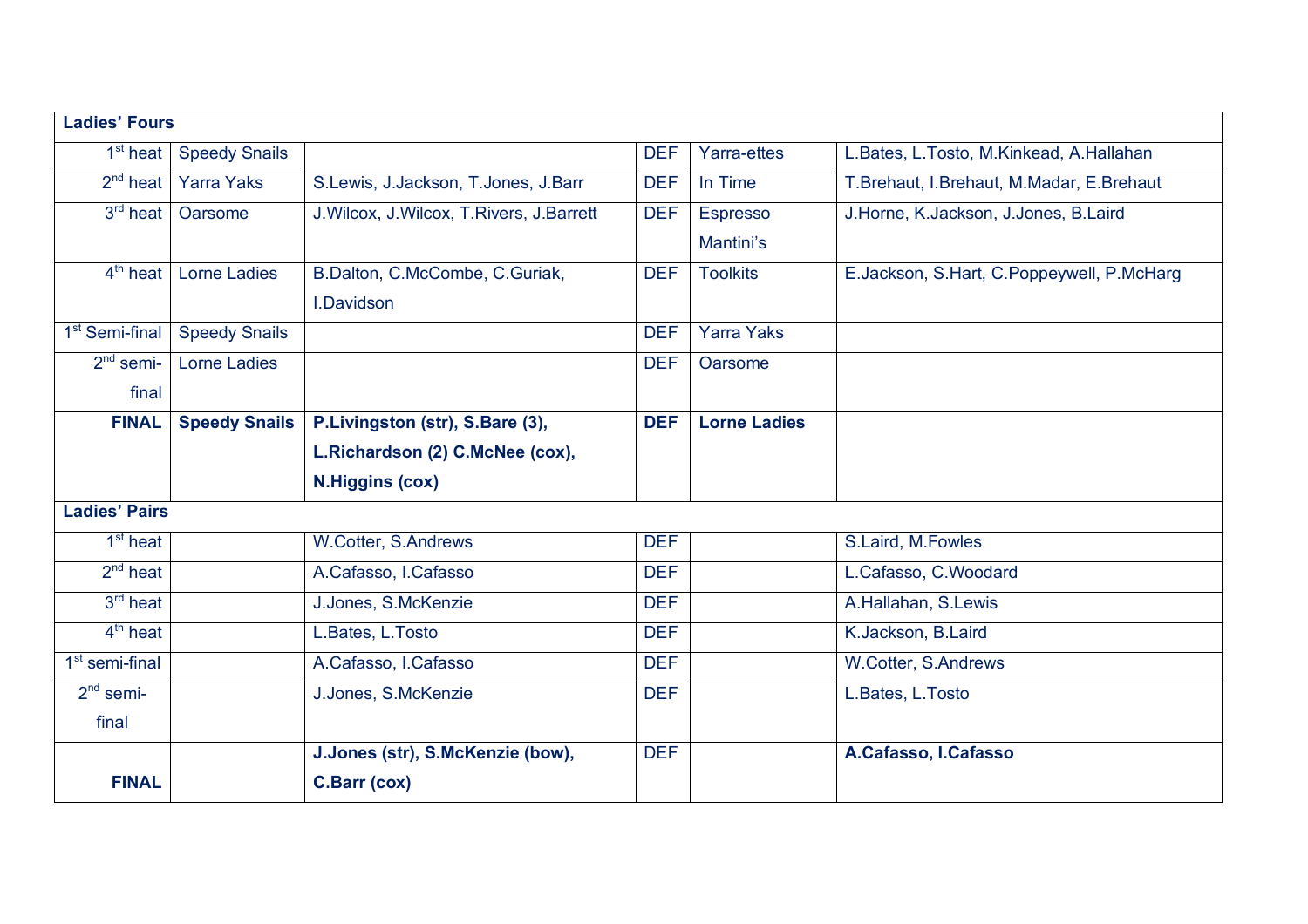| <b>Open Mixed Four</b> |                     |                                                                                                                            |            |                      |                                           |  |
|------------------------|---------------------|----------------------------------------------------------------------------------------------------------------------------|------------|----------------------|-------------------------------------------|--|
| $1st$ heat             | Woolloomooloo       | H. Wilcox, J. Wilcox, J. Wilcox, A. Wilcox                                                                                 | <b>DEF</b> | <b>Elite Rowers</b>  | T.Hill, O.Boyce-Elliott, M.Foley, L.Foley |  |
| $2^{nd}$ heat          | <b>Lorne Mixers</b> | J.McCombe, C.McCombe, B.Kerr,                                                                                              | <b>DEF</b> | Let's Go             | J.Brehaut, M.Madar, L.Bates, L.Tosto      |  |
|                        |                     | C.Guziak                                                                                                                   |            |                      |                                           |  |
| <b>FINAL</b>           | <b>Lorne Mixers</b> | J.McCombe (str), B.Kerr (3),                                                                                               | <b>DEF</b> | Woolloomooloo        |                                           |  |
|                        |                     | C.McCombe (2), C.Guziak (bow),                                                                                             |            |                      |                                           |  |
|                        |                     | <b>S.Loemker (cox)</b>                                                                                                     |            |                      |                                           |  |
|                        |                     | Open Mixed Four – Inaugural Caravan Cup Challenge (\$100 voucher per crew member donated by the Caravan Park as the prize) |            |                      |                                           |  |
| Elimination            | <b>Misfits</b>      |                                                                                                                            | <b>DEF</b> | <b>Angle Dangles</b> | Cindy, Cath, Craig P, Sundy               |  |
| heat                   |                     |                                                                                                                            |            |                      |                                           |  |
| <b>FINAL</b>           | <b>Misfits</b>      | C.Kennedy (str), C.Liddle (3), A.Watts                                                                                     | <b>DEF</b> | <b>Park Raiders</b>  | Jacqui G, Ross, Deb, Allan K              |  |
|                        |                     | (2), R.Caldwell (bow), S.Lewis (cox)                                                                                       |            |                      |                                           |  |
| <b>Open Mixed Pair</b> |                     |                                                                                                                            |            |                      |                                           |  |
| $1st$ heat             |                     | B.Kerr, C.Guziak                                                                                                           | <b>DEF</b> |                      | N.Hill, I.Goldsmith                       |  |
| $2nd$ heat             |                     | J.McCombe, C.McCombe                                                                                                       | <b>DEF</b> |                      | P.Gayfer, N.Marsh                         |  |
| $3rd$ heat             |                     | P.Livingston, J.Livingston                                                                                                 | <b>DEF</b> |                      | B.Laird, J.Tomkin                         |  |
| Elimination            |                     | P.Livingston, J.Livingston                                                                                                 |            |                      |                                           |  |
| Final                  |                     | <b>SCRATCH</b> (withdrawal Livingston crew)                                                                                |            |                      |                                           |  |
|                        |                     |                                                                                                                            |            |                      |                                           |  |
| <b>FINAL</b>           |                     | C.McCombe (str), J.McCombe (bow),                                                                                          | <b>DEF</b> |                      | <b>B.Kerr, C.Guziak</b>                   |  |
|                        |                     | <b>S.Loemker (cox)</b>                                                                                                     |            |                      |                                           |  |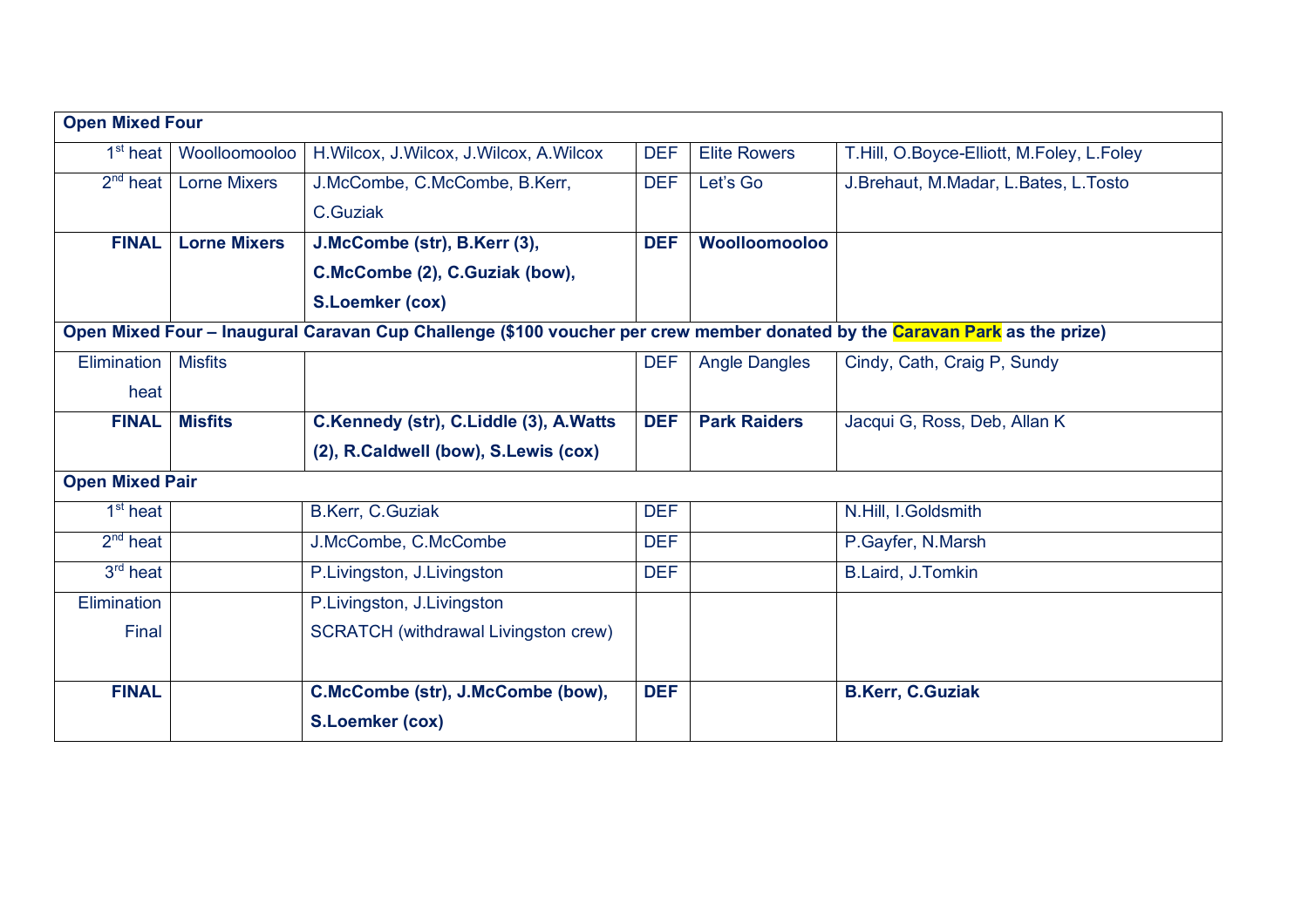| Plus 200 Four: Men/ Ladies/ Mixed |                       |                                      |            |                      |                                           |  |
|-----------------------------------|-----------------------|--------------------------------------|------------|----------------------|-------------------------------------------|--|
| 1 <sup>st</sup> heat              | <b>The Lakers</b>     | W.Cotter, R.Woodard, S.Andrews,      | <b>DEF</b> | <b>Starfish</b>      | C.Boyce, J.Hosking. D.McKinnon, J.Higgins |  |
|                                   |                       | <b>D.Andrews</b>                     |            | <b>Veterans</b>      |                                           |  |
| $2nd$ heat                        | <b>Naggez Nags</b>    | S.Andrews, W.Cotter, L.Cafasso,      | <b>DEF</b> | <b>Yarra Yaks II</b> | J.Jackosn. T.Jones, S.Lewis, M.Kincard    |  |
|                                   |                       | C.Woodard                            |            |                      |                                           |  |
| $3rd$ heat                        | <b>Bellbrae Super</b> |                                      | <b>DEF</b> | E.Rowerz             | J. Tomkin, B. Laird, Gayfer, N. Marsh     |  |
|                                   | <b>Express</b>        |                                      |            |                      |                                           |  |
| Elimination                       | <b>The Lakers</b>     |                                      | <b>DEF</b> | Naggez Nags          |                                           |  |
| final                             |                       |                                      |            |                      |                                           |  |
| <b>FINAL</b>                      | <b>Bellbrae</b>       | D.Andrews (str), R.Woodard (3),      | <b>DEF</b> | <b>The Lakers</b>    |                                           |  |
|                                   | <b>Super</b>          | C.Woodard (2), L.Cafasso (bow),      |            |                      |                                           |  |
|                                   | <b>Express</b>        | A.Cafasso                            |            |                      |                                           |  |
| Plus 100 Pair: Men/ Ladies/ Mixed |                       |                                      |            |                      |                                           |  |
| $1st$ heat                        |                       | S.McKenzie, J.McKenzie               | <b>DEF</b> |                      | P.Gray, B.Laird                           |  |
| <b>FINAL</b>                      |                       | J.McKenzie (str), S.McKenzie (bow),  | <b>DEF</b> |                      | I.McGain, J.Jones                         |  |
|                                   |                       | S.O'Sullivan (cox)                   |            |                      |                                           |  |
| <b>U18 Boys Pair</b>              |                       |                                      |            |                      |                                           |  |
| <b>FINAL</b>                      |                       | C.Sallabank (str), A.Leviny (cox),   | <b>DEF</b> |                      | <b>M.Davy, N.Bare</b>                     |  |
|                                   |                       | <b>S.Leviny (cox)</b>                |            |                      |                                           |  |
| <b>U18 Girls Pair</b>             |                       |                                      |            |                      |                                           |  |
| <b>FINAL</b>                      |                       | S.O'Sullivan (str), I.Cafasso (bow), | <b>DEF</b> |                      | <b>E.Richardson, S.Tan</b>                |  |
|                                   |                       | A.Cafasso (cox)                      |            |                      |                                           |  |